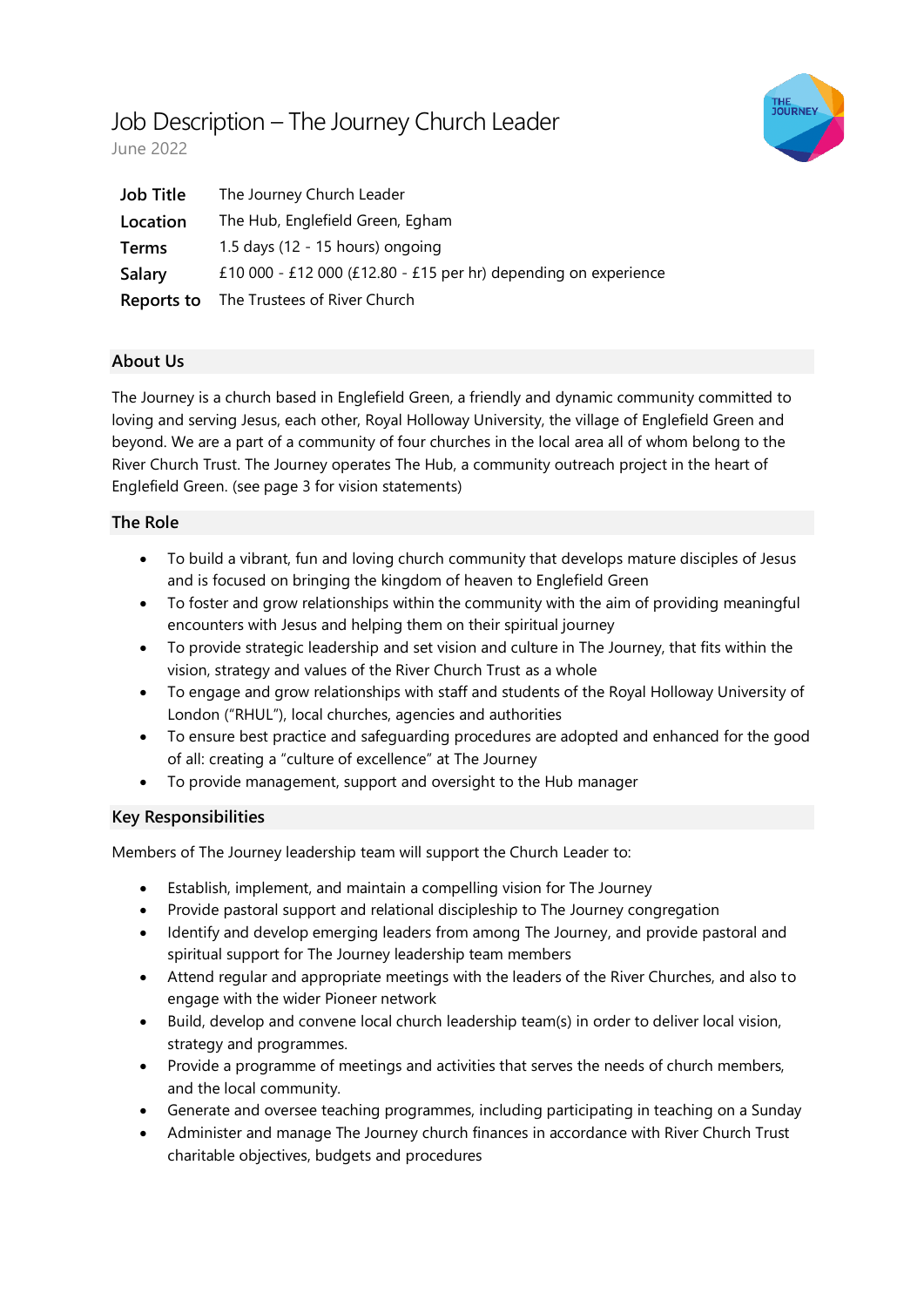- Ensure that the operation of The Journey is conducted in accordance with the practices and procedures of the trustees, identifying and advising the trustees of any issues that could potentially compromise or risk the church
- Promote effective communication, networking, publicity and good administration of The Journey events and activities
- Work closely with The Hub manager to ensure the effective delivery of The Journey's outreach programmes and community activities, including meeting with the Hub manager regularly. Oversee the running of the Hub in the case of the Hub manager's absence, enlisting support of church members as required

# **Key Skills**

## Essential

- A person with a commitment to the Christian faith and in agreement with the River Church Vision & Values
- Prior experience (2+ years) of participating in church central leadership
- Prior experience of participating in community outreach programmes
- Reliable and proven team leader, strong interpersonal skills and servant heart
- Good written and verbal communication skills
- Ability to cast vision and inspire others in following it
- Experience in pastoral leadership and discipleship

## Desirable

- Driving licence
- Living locally within Englefield Green
- Experience in student (university) work
- Experience managing an online presence, including website management and communication via social media, Zoom etc.

This job description sets out the key elements of the role. However, you will be expected to undertake any other reasonable responsibilities as necessary.

Formal annual performance reviews are required with your line manager, as arranged by the chair of the River Church trustees.